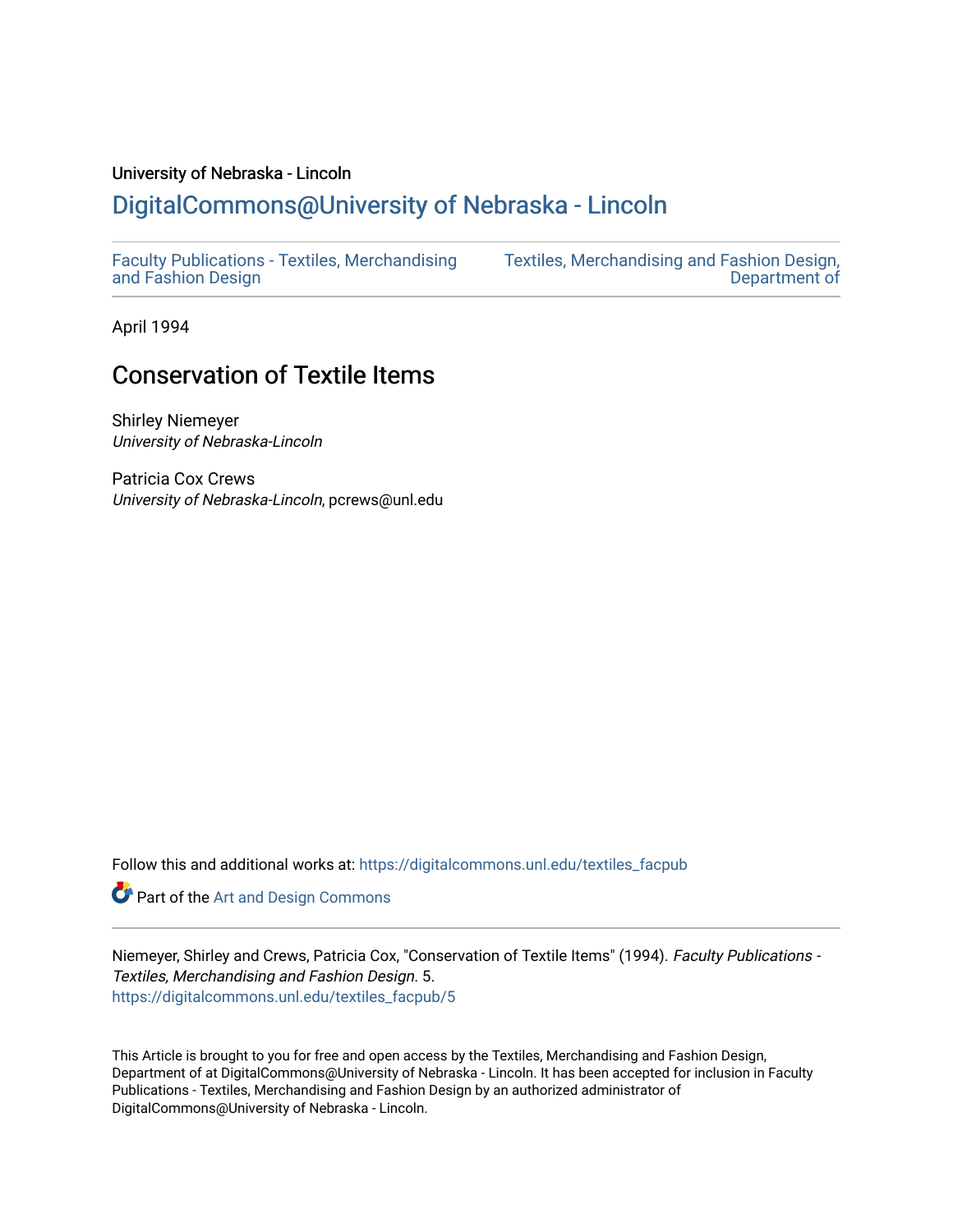#### **Nebraska Cooperative Extension NF93-137**



# **Conservation of Textile Items**

*Shirley Niemeyer, Extension Specialist, Home Environment Patricia Cox Crews, Associate Professor of Textiles*

#### [Previous Category] [Catalog] [Order Info]

Textile heirlooms and keepsakes require special care to preserve them for future use. Conserving textile keepsakes and heirlooms involves an understanding of light, temperature, humidity, insects, storage, display, and cleaning.

#### **Light**

Any type of light can cause fading, therefore, low light levels or darkness are recommended for textile storage and display areas. Ultraviolet rays from sunlight and fluorescent lights can damage fibers and cause fading.

#### **Humidity and Temperature**

Moist air, warmth, and lack of air circulation encourage growth of mold which can stain fibers and cause deterioration. Inspect textiles regularly for mildew. A relative humidity of approximately 50 percent and temperatures of 60 to 65 degrees are generally suggested for most textile items. Avoid extreme fluctuations of humidity and temperature levels.

#### **Insects**

Paradichlorobenzene (PDB) moth crystals will aid in controlling insects. Place the crystals in a cloth bag or sock at the highest level possible in the storage closet or cabinet. Use moth crystals only for temporary measures. Avoid long-term use of PDB and other insecticides as they can react with materials. The chemical should not directly touch the textiles. Check for any possible damage to paints, fabrics or colors. PDB is toxic.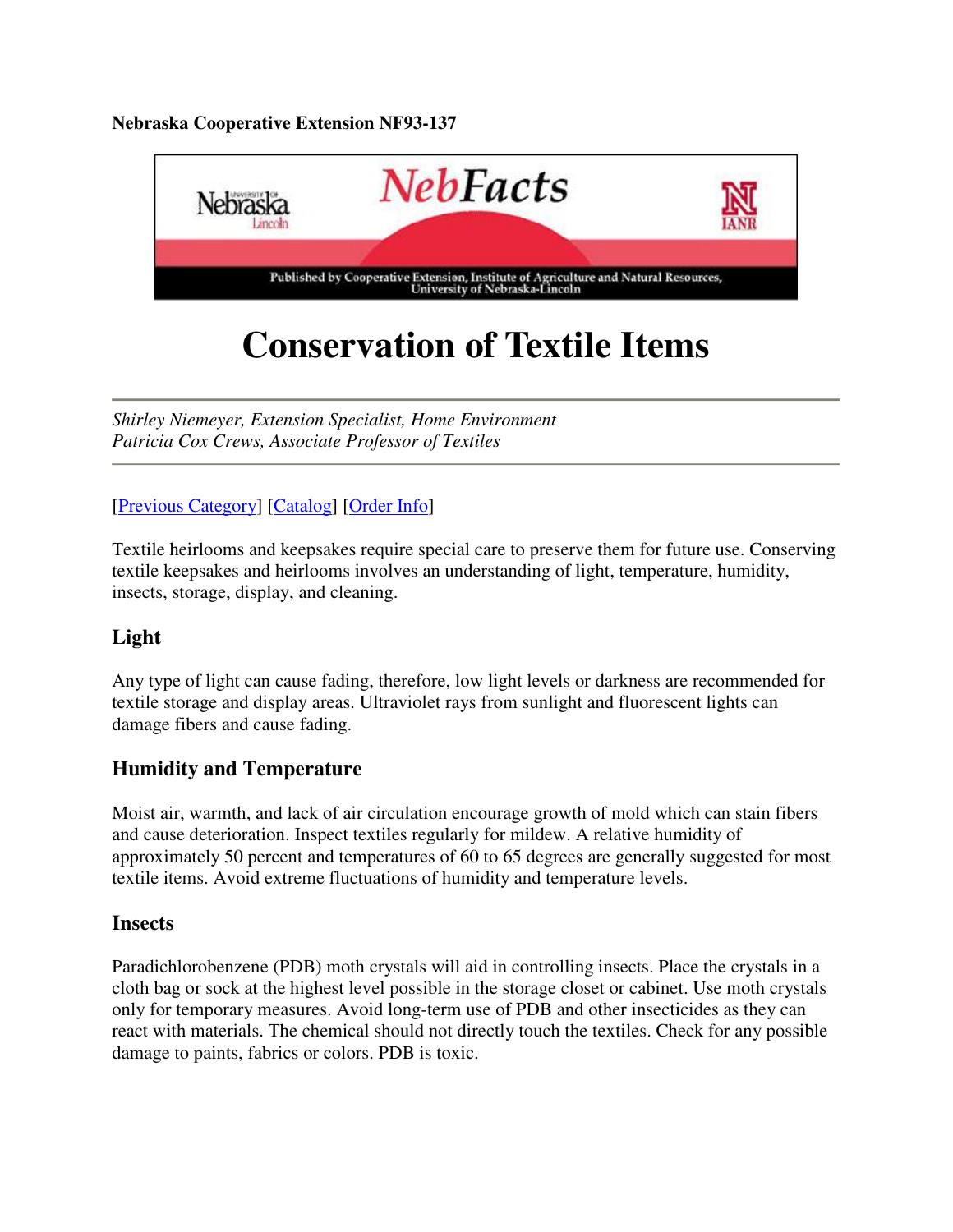Cedar chests and closets may deter moths but they do not kill moths at all stages of their development and have no effect on carpet beetles.

#### **Product Pollutants**

Ordinary cardboard, paper, metal and wood deteriorate textiles and should not come in direct contact with textile items. Acids can migrate from wood and paper to textile items. Layers of acid-free tissue, acid free mat board, or washed unbleached cotton muslin can be used to protect the textiles, and to line boxes or containers. Wash the muslin yearly to retain its neutral state.

Acid-free boxes and acid-free tissue can be purchased from conservation supply businesses and changed occasionally (every 2-5 years). If not available, substitute fresh white tissue and change it yearly.

Avoid colored papers and tissue such as blue tissue as some are not colorfast and can stain textiles if moistened.

Protect textiles from direct contact with wood (especially unsealed wood such as cedar chests). Avoid storing cotton, linen and rayon in cedar chests as the acid from the wood is especially harmful to these fibers. Woods used near or in contact with textile items can be sealed with polyurethane varnish.

Plastics should not be used for storage as they may not allow air circulation and may give off byproducts as they decompose. Moisture, trapped inside tightly sealed plastic covers, can result in mildew. Plastics also attract dust as a result of the static electricity generated.

#### **Storage**

Avoid attics, basements, kitchens, laundry rooms and unheated areas for textile storage. Store items away from outside walls and areas where people smoke.

Items, such as plastic and metal parts, and other similar items, should be protected with muslin or acid-free tissue prior to storage as they may cause stains.

Store textile items flat if possible. If items must be folded, use acid-free tissue or muslin to cushion folds. Refold occasionally to distribute the wear.

Textile items can also be rolled onto acid-free cardboard tubes (at least 3 inches in diameter). Wrap regular cardboard tubes with several layers of acid-free tissue or muslin. Wrap the textile item loosely around the tube, being careful to avoid creases. Some textile items may need layers of acid-free tissue or washed unbleached cotton muslin inserted as the textile is rolled onto the tube. Quilted items should be rolled with the topside to the inside.

Fragile items and garments should not be hung. If items are sturdy enough to be hung, pad the hanger with polyester fiberfill and cover with washed unbleached cotton muslin. To support the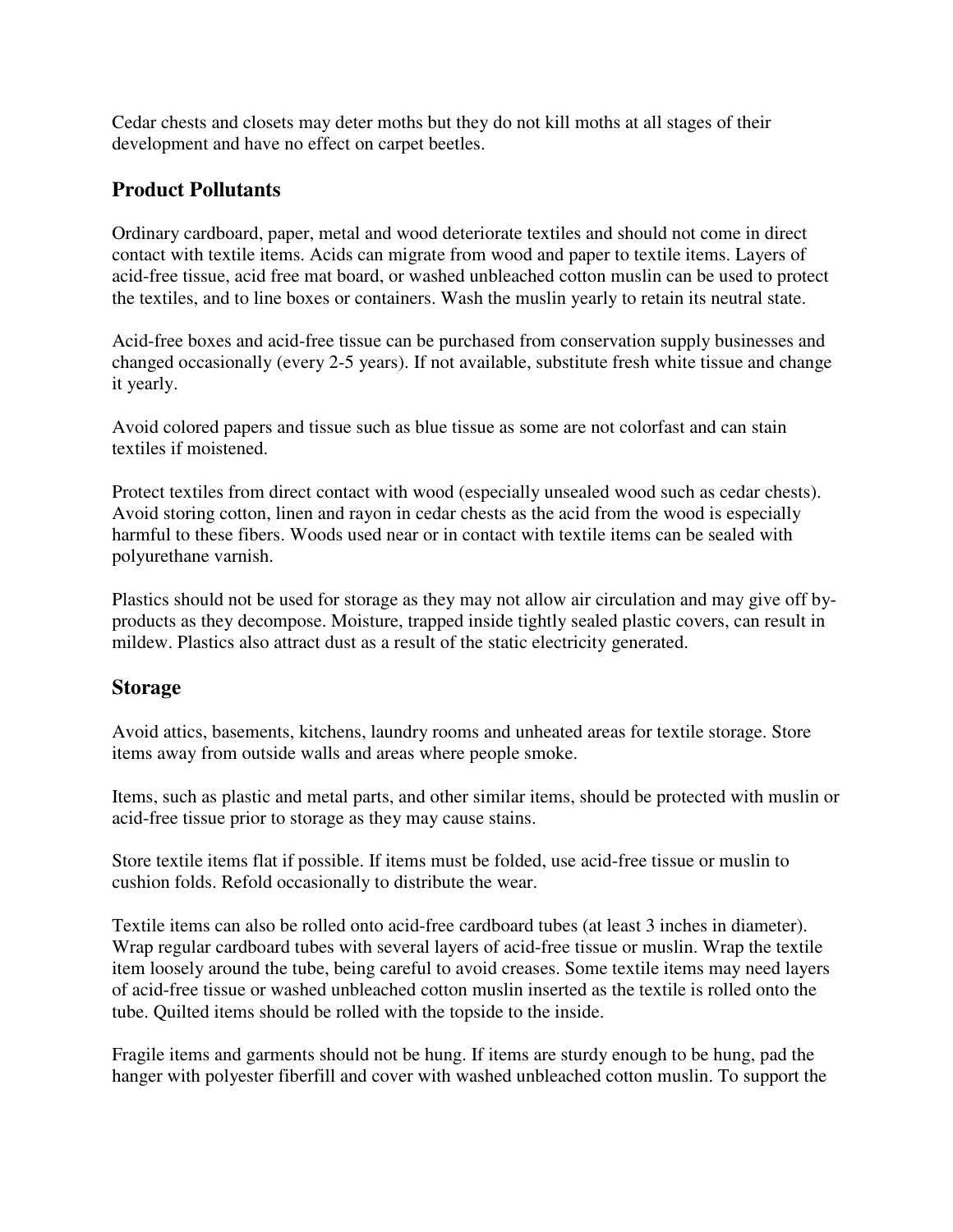weight of heavy skirts, use a shell or twill tape to support the item. Loosely stitch the shell or tape at the waist and to the hanger. Store with closures fastened.

Cover stored textiles with acid-free tissue or washed unbleached cotton muslin (wash yearly). Fabric covers allow air circulation.

### **Display**

Muslin can be attached to the backside of a textile item to protect the item if it is hung. Attach two layers of twill tape for a casing at the top of the hanging. Insert a wooden dowel between the layers. Hook and loop tape can also be used. Attach the hook portion of the tape to a board fastened to the wall. Attach the loop portion to the textile item across the top of the back side for even support. Use only on textiles items sturdy enough to support the weight of the item.

A backing fabric (washed unbleached cotton muslin) can also be stretched over a frame and the textile item basted to the backing.

Remove textile wall hangings occasionally to allow them to rest. The stress of continuous hanging strains the yarns. Hang textile items smooth. Folds and creases will cause streaking and fading and can cut threads.

### **Cleaning and Care**

If safe for the textile item, vacuum the item to remove loose dirt particles that can abrade and cut fibers. Vacuum at low suction (open vent slots). Place a piece of clean tulle or fiberglass screen over the textile item if the item is fragile or could be damaged or stressed by vacuuming.

Clean old textiles only if the process will not affect the color, shape or strength of fabric. Color loss, bleeding, shrinkage and distortion can result. However, the correct choice of cleaning procedure can protect the fabric by removing materials (foods, grease, etc.) that attract insect pests, helping to rid fabrics of insects, improving the appearance, and neutralizing the piece.

Wet cleaning (use of water) removes the acid build-up from cotton and linen textiles and leaves them cleaner and more flexible. Wool and silk are more difficult to wet clean as they become weakened when wet.

To check for colorfastness, test each color and fabric with several drops of water. Let it soak in and then blot with a white blotter, tissue or cloth. Test several times in inconspicuous places. Repeat the procedure for use of a detergent solution. No hint of color should appear. If any part of the textile item is not colorfast, do not wet clean it.

Dry cleaning can damage fragile textile items. The friction and abrasion of agitation as well as the heat can damage the item. Solvents used in dry cleaning also remove the oils and waxes in natural fibers. Request use of fresh or filtered solvent if you have a textile heirloom dry cleaned. Ask also that, for most textile keepsake items, the item not be steamed or pressed after cleaning.